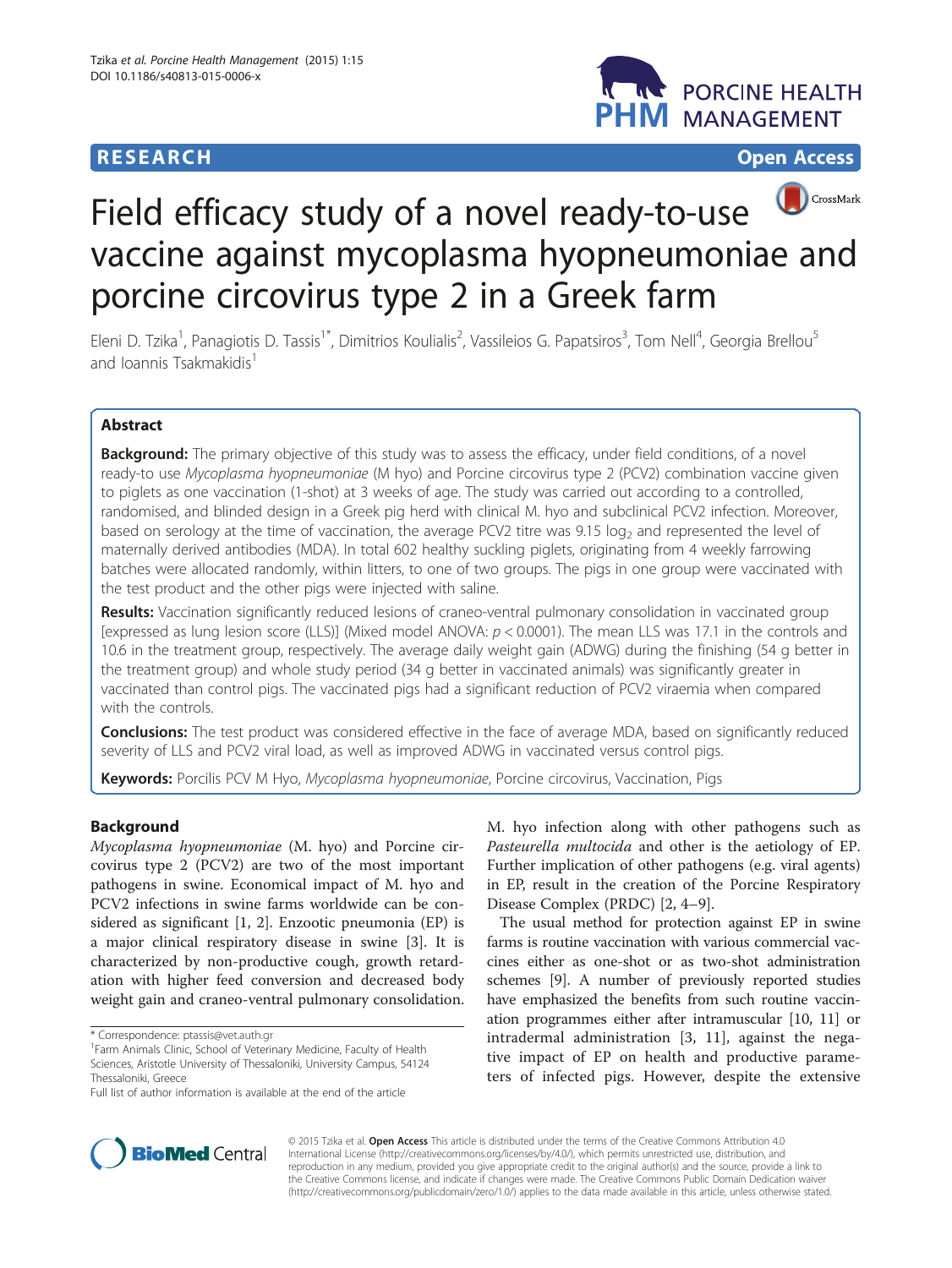vaccination efforts in the vast majority of swine farms worldwide, M. hyo remains a major problem [\[12](#page-5-0)].

The PCV2 has been associated with post weaning multisystemic wasting syndrome (PMWS) porcine dermatitis and nephropathy syndrome (PDNS), porcine respiratory disease complex (PRDC) and the occurrence of proliferative and necrotizing pneumonia, as well as reproductive failure and enteritis [\[13, 14](#page-5-0)]. All the above-mentioned conditions along with subclinical PCVD cases are described as porcine circovirus diseases (PCVD) and cause great economical losses in pig production worldwide [[14](#page-5-0)]. During the past few years a number of commercially used vaccines have been the main control mechanism against PCVD in swine farms [\[15\]](#page-5-0). Previous reports suggest a varying but nevertheless positive outcome of vaccination against PCV2 [[13, 16](#page-5-0)–[18](#page-6-0)]. However, due to its transmission characteristics, the virus "stays" within pig farms for years without any further need for re-introduction due to frequent pig movements within farm compartments and the continuous renewal of susceptible animals [\[19\]](#page-6-0).

On the other hand, the interference of PCV2 maternally derived antibodies (MDA) in the priming of piglets' immune response after vaccination is a not fully quantified fact. It has been reported that this effect depends on the level of MDA. Previous research suggests that optimal vaccination strategies against PCV2 must take into consideration the correct time of vaccination, in order to have a 3-side balance including the time needed for immune response prior to exposure to pathogens, the time needed for MDA to decline and the maturation of the piglets immune system to respond adequately [[14](#page-5-0), [17](#page-6-0)].

The aim of this study was to investigate the efficacy of a novel combination vaccine against EP and PCVD simultaneously as a one-shot vaccination at 3 weeks of age under field conditions. The assessment of the test product's efficacy under the interference of average PCV2 MDA level was also a significant research target in this study.

# Results

# Body weight and ADWG

The ADWG during the finishing and over the whole study period was significantly higher in the vaccinated group when compared with controls. Specifically, vaccinated animals showed improved mean ADWG by  $54 \pm 9$  g/day during the finishing period and  $34 \pm 6$  g/day during the whole trial period, in comparison to the control group. The ADWG differences among groups were not statistically significant in the nursery period. Although mean body weight among the two groups was not significantly different at three time points of the study, body weight at slaughter age was 4.9 kg greater in vaccinated animals. The mean body weight at three different time points and the adjusted mean ADWG per vaccination group and per period are presented in Table [1.](#page-2-0)

## Lung and pleuritis lesions

Vaccination with the test product significantly reduced lesions of craneo-ventral pulmonary consolidation, expressed as mean lung lesion score (LLS), from 17.1 (standard deviation: 11.1) in the control group to 10.6 (standard deviation: 9.6) in vaccinated pigs (mixed model ANOVA:  $p <$ 0.0001). The incidence of pleuritis lesions (score  $\geq$ 1) did not differ significantly among groups [Cochran Mantel Haenszel (CMH) test:  $p = 0.0609$ , and it was 29 % in the controls and 21 % in the vaccinated group, respectively.

#### Mortality and morbidity

A total of 34 animals (17 vaccinated and 17 controls) died or were culled during the study period. Mortality was associated with enteritis (diarrhoea) in 10 animals (5 in each group) during the nursery period and respiratory disease in 11 animals (5 in vaccinated group and 6 controls) during the growing/finishing period (with findings of fibrinonecrotizing pleuropneumonia and fibrinous polyserositis). Thirteen animals died due to other reasons (eg spine injury, or trauma).

As for morbidity (defined as the proportion of animals that received individual medication), forty-nine (49) animals in the vaccinated group (16.2 %) and 58 controls (19.4 %) received individual medication. Specifically, 17 animals from the vaccinated group and 25 control pigs showed clinical signs of gastrointestinal disease (diarrhea), while 31 treated animals and 32 control pigs showed severe respiratory signs and were treated individually. Morbidity comparison among groups did not reveal statistical differences (CMH test:  $p = 0.3031$ ).

# Blood serum tests

On day 0 of the study, the mean level of PCV2 antibodies was 9.2  $log_2$  for the vaccinated animals, and 9.1  $log<sub>2</sub>$  for the controls (mean of all trial piglets was 9.15  $log_2$ ). Serology of PCV2 and M. hyo confirmed the presence of PCV2 and M. hyo field infections. At the time of vaccination, 42 % of the vaccinated piglets and 45 % of controls were seropositive for M hyo. M. hyo serological seroconversion occurred after the  $10^{th}$  week of age. Throughout the study the percentage of M hyo seropositive pigs was higher in the vaccinated groups than in the controls (Fig. [1](#page-2-0)). Analysis revealed significant differences among groups in samples from weeks 14, 18 and 22 ( $p$  < 0.0001,  $p = 0.0007$ , and  $p = 0.0196$ , respectively).

The mean antibody titres against PCV2 in both groups increased between 18 and 22 weeks of the study, indicating a field infection during the finishing period. The titres in the vaccinated group were higher than in the controls from 6 weeks until the end of the study. The results are summarised in Fig. [2.](#page-3-0) Statistically significant differences were observed in samples from weeks 10, 14, 18 and 22 ( $p$  < 0.0001,  $p < 0.0001$ ,  $p = 0.0013$ , and  $p < 0.0001$ , respectively).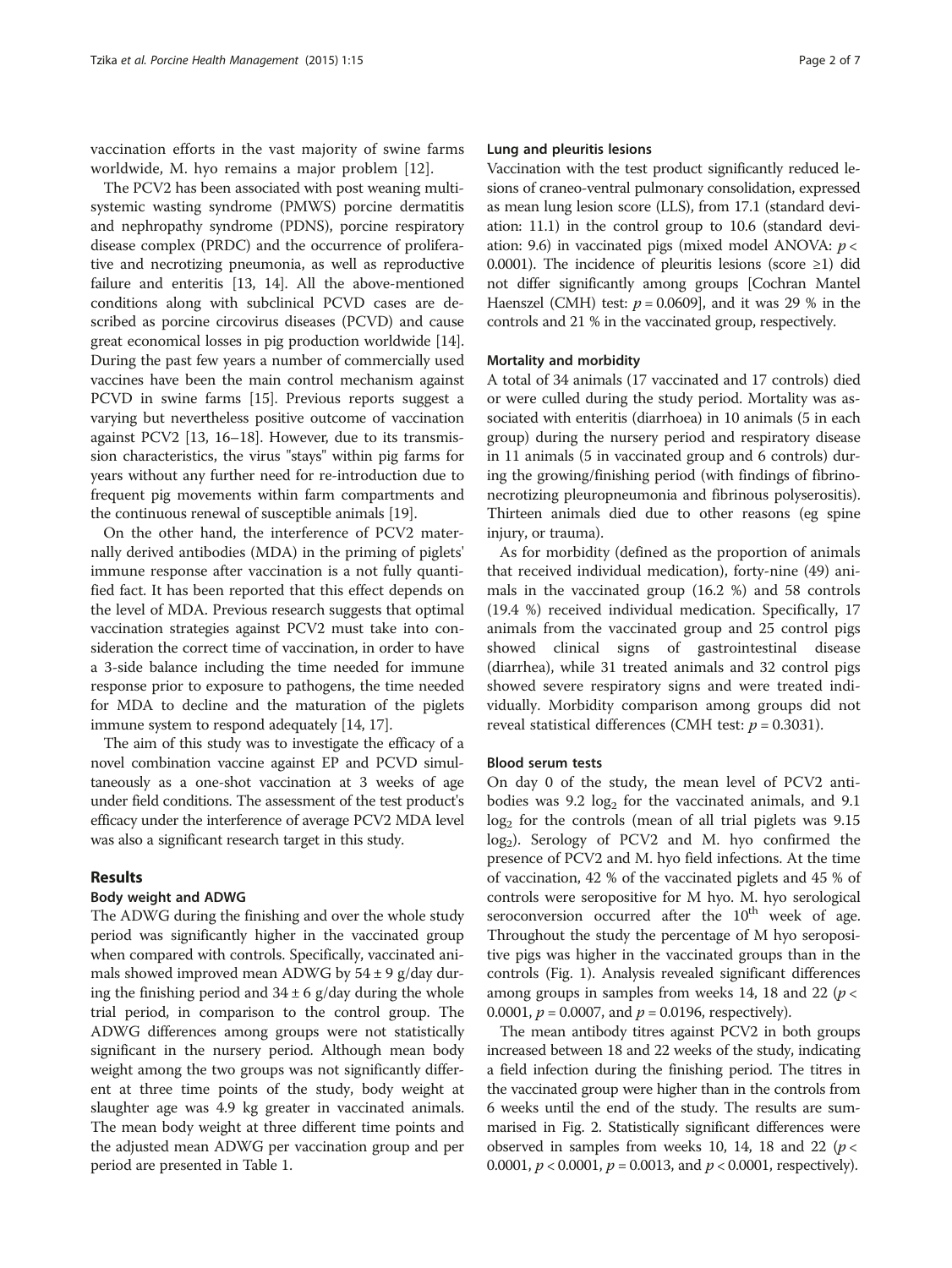| Time point or period  | Group                              |                           |  |
|-----------------------|------------------------------------|---------------------------|--|
|                       | Porcilis PCV M Hyo ( $n^c = 303$ ) | Control ( $n = 299$ )     |  |
|                       | Body weight (kg)                   |                           |  |
| One week old          | $2.2 \pm 0.6$ (n = 303)            | $2.2 \pm 0.6$ (n = 299)   |  |
| Transfer to finishing | $18.5 \pm 3.6$ (n = 297)           | $18.3 \pm 3.6$ (n = 293)  |  |
| Pre-slaughter         | $96.6 \pm 12.1$ (n = 256)          | $91.7 \pm 11.3$ (n = 255) |  |
|                       | ADWG $(g/day)$ <sup>1</sup>        |                           |  |
|                       | Porcilis PCV M Hyo                 | Control                   |  |
| Nursery period        | $286 \pm 11^a$                     | $282 \pm 11^a$            |  |
| Finishing period      | $816 \pm 16^a$                     | $762 \pm 16^b$            |  |
| Overall               | $619 \pm 9^a$                      | $585 \pm 9^{\rm b}$       |  |

<span id="page-2-0"></span>Table 1 Mean body weight and average daily weight gain (ADWG), by vaccination group and time point-period

Mean body weight expressed as kg ± standard deviation and ADWG presented as g/day. Mean ADWG is adjusted for sow, sex, batch and initial body weight ± standard error of the mean

Level of significance (ANOVA) among superscripts : Nursery period=0.3944, Finishing period ab < 0.0001, Overall ab < 0.0001

 $n$  = number of animals

The vaccinated animals showed a significant reduction in viraemia when compared with controls. The results of quantitative real-time PCR (qPCR) for PCV2 viral DNA (samples from week 18 and 22 of the study) showed that the mean area under the curve  $[AUC: log<sub>10</sub> DNA copies]$ PCV2 /per μl DNA extract \* week; defined as the sum of segments, each defined by 2 measurement time points in the viraemia plot per subject] was less than one third of the control group (1.47 vs. 5.42; ANOVA  $p < 0.0001$ ). The results, expressed as the mean  $log_{10}$  DNA copies per μl DNA extract and the percentage of PCV2 positive samples are summarised in Table [2.](#page-3-0)

Furthermore, with regard to other pathogens tested (samples of 14th, 18th and 22nd week of the study), it was demonstrated that towards the end of the study nearly all pigs were seropositive for PRRS virus and had rising antibody titres against the outer membrane protein (OMP) of APP. Low titres were measured for antibodies against swine influenza viruses (data not shown).

# **Discussion**

Study results support that the test vaccine administered at 3 weeks of age, can induce a significant immune response against M hyo and PCV2, and can play a major role in improving LLS and ADWG of vaccinated pigs in comparison with non-vaccinated animals. The vaccinations scheme used in this trial successfully induced immunity of piglets as seen by antibody response through the course of the study. Thus, adequate immune priming against M hyo and PCV2 is considered the main factor

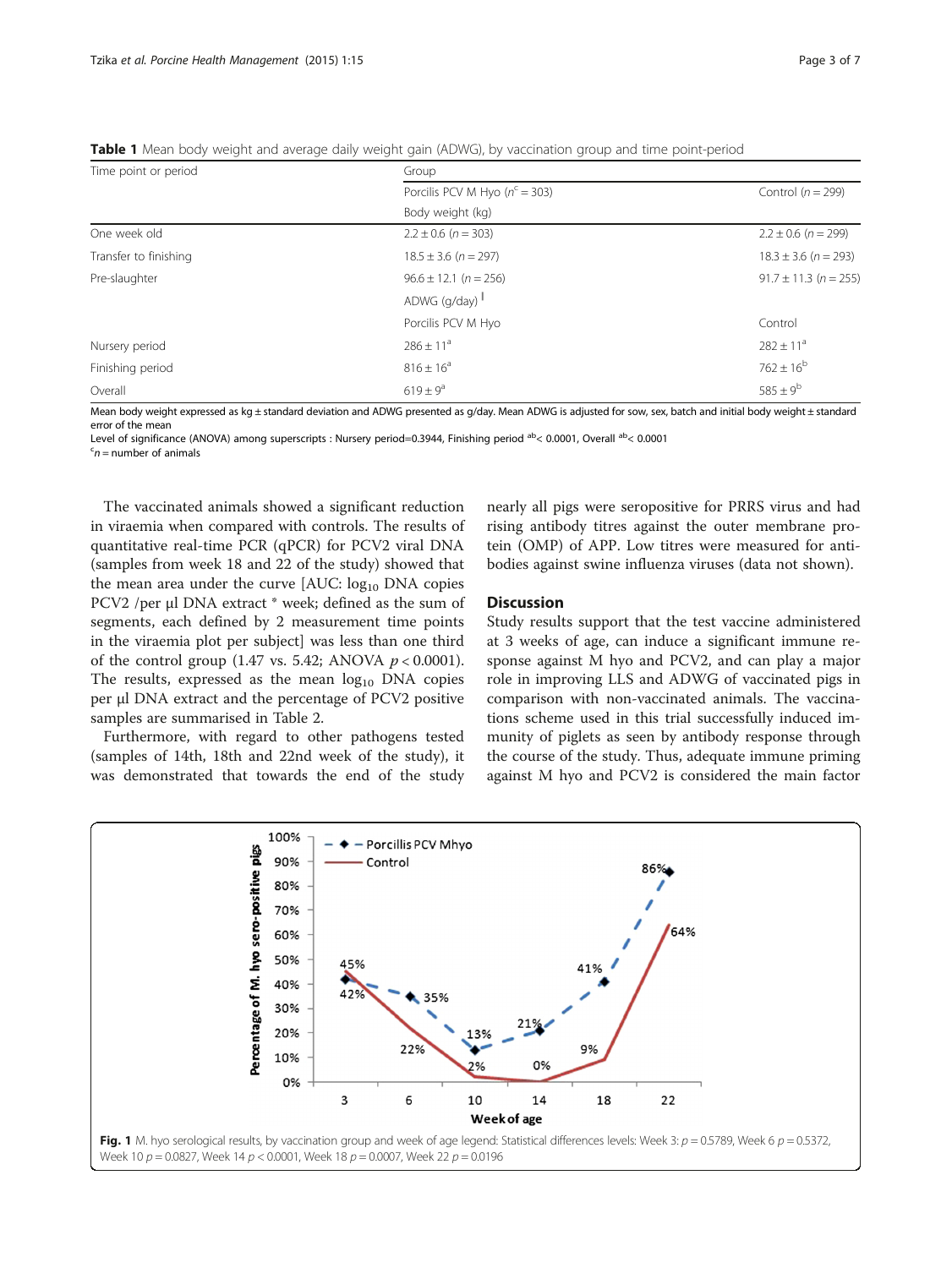<span id="page-3-0"></span>

that lead to better LLS and ADWG in the vaccinated group. Similar results have been shown in other research efforts with one-shot vaccination against each of those pathogens separately [\[3](#page-5-0), [15](#page-5-0), [16,](#page-5-0) [20\]](#page-6-0). Our results suggest that one-shot vaccination with a ready-to-use combination vaccine against both pathogens at 3 weeks of age significantly benefits the primary parameters investigated in this study, and in a similar way as in separate vaccination.

In addition, PCV2 viraemia results (expressed as AUC) were significantly better in the vaccinated group when compared with controls on both the 18th and the 22nd week of age. Results of increasing PCV2 antibody titres after the 18th week, in both groups, suggest a detectable PCV2 occurrence at a time point around 14 weeks after vaccination. The PCV2 antibody titre alterations (greater mean levels in vaccinated animals when compared with controls), along with strong viraemia reduction during late fattening in vaccinated pigs, clearly suggest a positive impact of the test vaccine for the control of subclinical PCV2.

Due to the nature of the test vaccine, a direct comparison with results from studies in which M hyo and PCV2 vaccines were administered separately cannot be done.

Table 2 PCV2 viraemia results, by vaccination group and week of age

| Week of age<br>Porcilis PCV M Hyo | Control         |
|-----------------------------------|-----------------|
| $0.63(20\%)$                      | 1.14(28%)       |
| $0.35(14\%)$                      | 2.20 (64 %)     |
| 1.47/0.0 <sup>a</sup>             | $5.42/5.36^{b}$ |
|                                   |                 |

Mean  $log_{10}$  DNA copies PCV2/per μl DNA extract and percentage (in parenthesis) of PCV2 positive serum samples, as well as area under the curve (AUC), by vaccination group and week of age

<sup>c</sup>AUC expressed as log10 DNA-copies \*week. AUC results are presented as Mean/Median

One DNA copy/μl DNA is equivalent to 250 DNA copies per ml of serum Level of significance (ANOVA) among superscripts ab:  $p < 0.0001$ 

On the other hand, the interference of PCV2 MDA in active immunization of piglets after vaccination is discussed as a controversial issue. It has been stated that maternal antibodies can affect the age of PCV2 infection [[19\]](#page-6-0) while it has also been demonstrated that high PCV2 MDA levels (≥10 log2) could interfere with piglets' active seroconversion at vaccination without having a negative impact on vaccine efficacy [[13\]](#page-5-0). Nevertheless, a negative MDA effect on humoral immune response of piglets could not be supported by the findings of this study.

Moreover, it could be hypothesized that the largest part of ADWG improvement should be attributed to the effect of vaccination against M. hyo since the trial farm had more severe EP than PCVD. Similarly, differences in body weight at slaughter could also be attributed to better control of EP in vaccinated pigs. Even if those differences on body weight were not statistically significant, they show a noteworthy tendency for improvement of approximately 4.9 kg live weight at slaughter, which is extremely important from a financial standpoint. However a future research effort under field conditions with severe PCVD and less clinically severe EP would be needed to elucidate the effect of each pathogen on ADWG and body weight improvement.

Furthermore, although not in the scope of this study, the use of the test product for immunization of pigs against two significant pathogens can be considered more practical since there is less labour, handling and injections (less stressful for the animals) needed. Additionally, since no local or systemic reactions were observed (data not shown), the test product was considered safe under the conditions used in this study.

# Conclusions

The Porcilis PCV M Hyo combination vaccine was effective for use in piglets at 3 weeks of age. Vaccination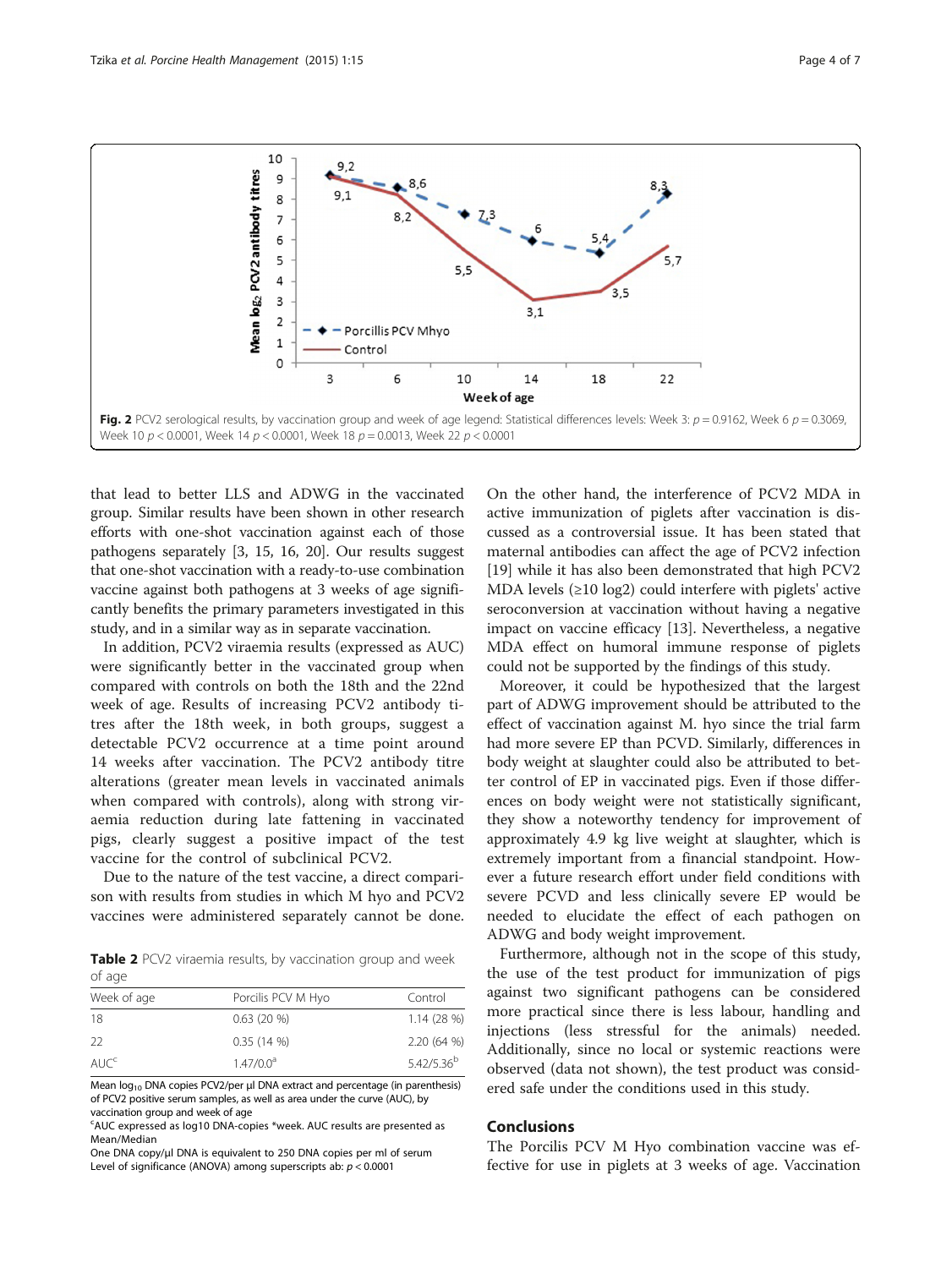resulted in greater percentage of M hyo seropositive pigs and increased PCV2 antibody titres, for the total trial period, as well as significant reduction of the severity of LLS and improvement of ADWG during the finishing and the overall study period, along with significant reduction of the PCV2 viral load.

# Methods

# Trial design

The study was carried out according to a controlled, randomised, and blinded design in a Greek pig herd with a history of M. hyo infection and subclinical PCV2 coinfection. In total 602 healthy 3 week old suckling piglets (study day 0), originating from 4 weekly farrowing batches were allocated randomly, within litters, to one of two groups (vaccinated or control). Control group animals (299 pigs) received saline intramuscular injection on study day 0. At the same time point, the vaccinated group (303 animals) received 2 ml of the test product. All injections were applied intramuscularly in the neck area. The animals included in the study were fed and received water according to standard farm procedures. The sows of which piglets were included in the study were routinely vaccinated against PCV2 (vaccination at 2–3 weeks before parturition), Aujeszky's disease virus, porcine reproductive and respiratory syndrome virus (PRRSV), porcine parvovirus, Erysipelothrix rhusiopathiae, atrophic rhinitis and Escherihia coli.

The study was performed in conformity with the requirements of EU note for guidance "Specific Requirements for the production and control of Pig Live and Inactivated Viral and Bacterial Vaccines (III/3362/92)", Ph.Eur General Chapter 5.2.7 "Evaluation of efficacy of veterinary vaccines and immunosera" and Ph.Eur Monograph 2448 "Porcine enzootic pneumonia vaccine (inactivated)". The procedures in this clinical study were performed according to the Code of practice for the Conduct of Clinical trials for Veterinary Medical Products [\[21\]](#page-6-0) and the animals were maintained in accordance with National and European Animal Welfare requirements [\[22](#page-6-0), [23\]](#page-6-0).

#### Test product

The test product is a new ready-to-use combination vaccine consisting of PCV2 ORF2 expressed in Baculovirus and inactivated  $M$ . hyo strain J in Emunade® adjuvant. The present study was done to evaluate field efficacy of this new vaccine in a farm with concurrent clinical M. hyo and subclinical PCV2 infection (both occurring after natural exposure to the pathogens) as confirmed in a pre-trial screening that included lung lesion scoring at slaughter for M. hyo and PCR testing of blood samples for PCV2 (data not shown).

#### Parameters

Efficacy parameters were LLS, ADWG, mortality, morbidity, PCV2 viraemia, and pleuritis lesions. To obtain the efficacy data, the pigs were weighed individually at approximately 1 week of age, at transfer to the finishing unit (week 9–10 of age), and before slaughter (week 21–22 of age). Last weighing pre-slaughter was performed in 256 vaccinated pigs and 255 control animals.

The lungs were examined individually at slaughter to assess LLS and pleuritis lesions score according to the method of Goodwin and Whittlestone (1973) [[24](#page-6-0)]. In total, 255 lungs from vaccinated animals and 254 lungs from control pigs were examined. The lungs were scored for typical M hyo. lesions. For each lung lobe, the percentage of the surface with signs of typical M hyo associated inflammation (consolidated, grey to purple coloured) was estimated. These percentages (in fact proportions) were multiplied with the weighing factor of each lobe [[24](#page-6-0)] and added up to obtain the total LLS. Thus, the minimum lung lesion score for an animal was 0 and the maximum 55. Also pleuritis lesions were investigated and scored from 0 to 2 (0 = no pleuritis lesions, 1 = topical adhesions (spots) or 2 = larger adhesions). Medication was recorded and necropsy was performed in pigs that died during the study, unless the cause of death was clear and could not be related to PCV2 or M hyo infection and vaccination (eg crushed suckling piglets), to establish the cause of death, based on gross lesions.

## Blood sampling investigation

Blood samples were collected from 45 piglets per group at regular intervals (3, 6, 10, 14, 18, 22 week of age) and the sera were tested with ELISA for antibodies against PCV2 [[25\]](#page-6-0) and M. hyo (Swine HerdChek M. Hyo IDEXX). The blood samples collected at 18 and 22 weeks were tested by qPCR for PCV2 DNA. The blood samples taken at weeks 14, 18 and 22 of the study were also tested for antibodies against APP with the APP OMP ELISA [[26](#page-6-0)], PRRSV (IDEXX PRRS X3 Ab Test), and swine influenza viruses (H1N1, H1N2 and H2N3) by HI test [\[27](#page-6-0)].

For PCV2 an in-house ELISA of MSD Animal Health was used as previously described [\[25](#page-6-0)]. Titres in the PCV2 ELISA were expressed as the reciprocal of the serum dilution with a calculated extinction value of 50 % maximum extinction. Based on the serological results, the appropriate samples (i.e. time points) were selected for determination of the PCV2 viral load in the serum. The amount of PCV2 genomic DNA was quantified by qPCR as previously described [[25](#page-6-0)]. The results were expressed as  $log_{10}$  genome copies/μl DNA extract. One copy/μl DNA extract is equivalent to 250 copies per ml of serum. If the viral load was below the detection limit of 2.00  $log_{10}$  copies/ $\mu$ l DNA extract, the result was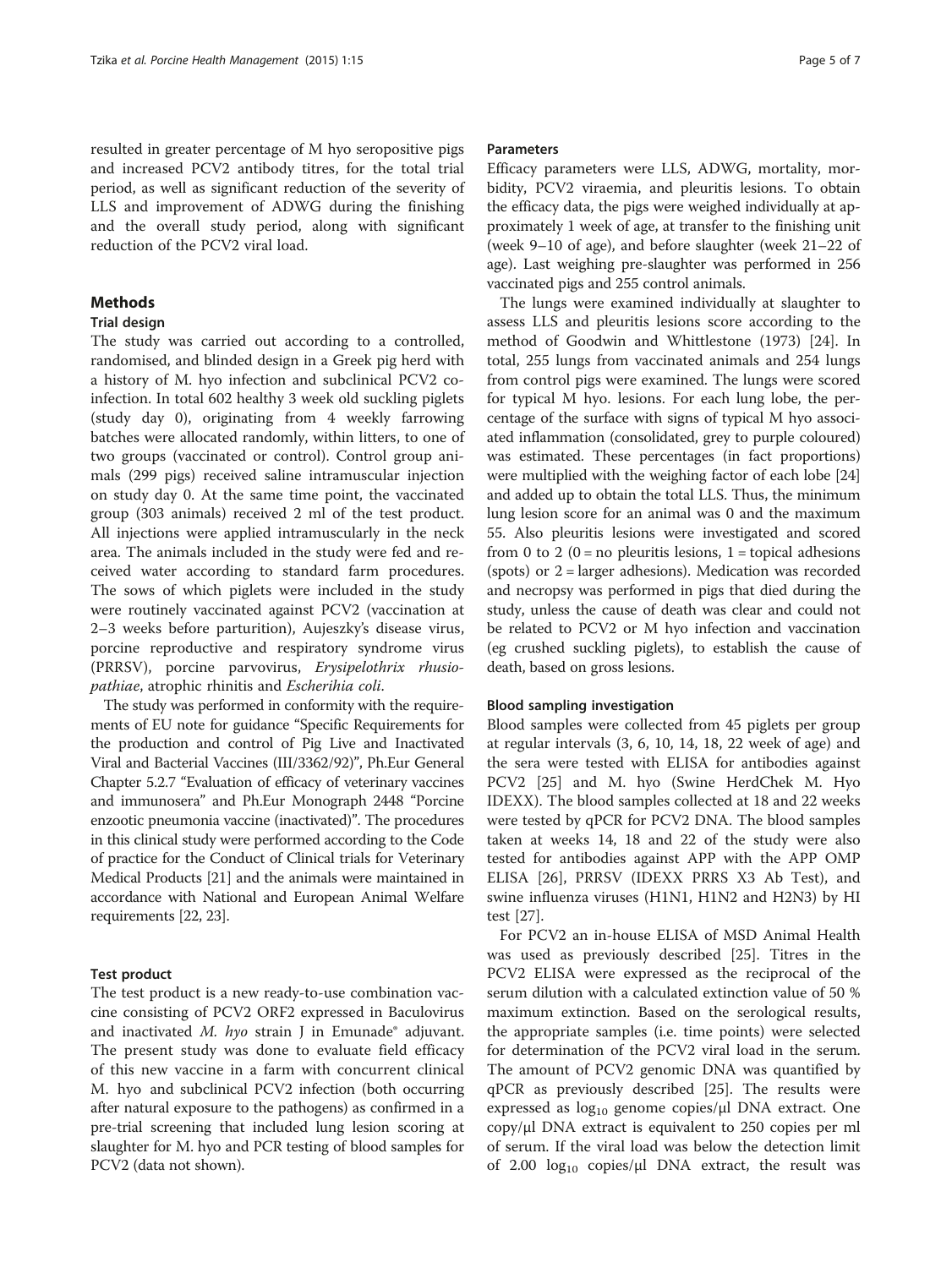<span id="page-5-0"></span>considered negative and set at zero (0). The ELISA for M. hyo and PRRS were carried out as recommended by the supplier. The results were expressed as 'positive', 'inconclusive' or 'negative'.

# Statistical methods

The pig was the statistical unit and level of significance was set at 0.05. Descriptive statistics (frequency tables, means, standard deviations etc.) were used to summarize results. Specifically, LLS and ADWG comparisons among groups were tested in a mixed model ANOVA (lung lesions log transformed before analysis). For LLS comparisons, the vaccination group was included as fixed effect and the sow and production batch as random effects. For ADWG comparisons the vaccination group and gender with their interaction were included as fixed effects and sow and production batch as random effects. The body weight at one week of age was included in the model as a covariate.

The AUC (Area Under the Curve) was used for the analysis of PCV2 viraemia data. In the viraemia plot per subject, the y-axis represents the viraemia level at a given time point and the x-axis the time (in weeks) after vaccination. The AUC segment defined by 2 measurement time points is therefore expressed as  $log_{10}$  DNAcopies of PCV2 per μl DNA extract \* week of study. The AUC is calculated by summing the area of these segments over the entire period in which the samples were analysed. The data were ranked before analysis by ANOVA with treatment as factor.

The Cochran Mantel Haenszel method with production batch as classification variable was used for the comparison between groups, as regard to the parameters pleuritis lesions (absent or present) and morbidity.

PCV2 antibody titres were analysed by mixed model ANOVA and the proportion of M hyo positive samples by generalised estimating equation (GEE) followed by LS means to compare the results between the treatment groups per week.

#### Competing interests

The MSD Animal Health (Boxmeer, The Netherlands) funded the trial through the Research Committee of the Aristotle University of Thessaloniki, Greece (grant number: 89114 to EDT). All trial materials were supplied by the funding body and blind serological tests were performed in the laboratories of MSD Animal Health (Boxmeer, The Netherlands). One of the authors (TN) is an employee of the funding body.

#### Authors' contributions

EDT, PT, participated in the design of the study, performed the statistical analysis and drafted the manuscript, DK, VG IT carried out trial measurements and assisted on the interpretation of laboratory results TN conceived the study, participated in its design and coordination, GB carried out pathology examinations and lung lesion scoring. All authors read and approved the final manuscript.

#### Authors' information

EDT is ECPHM diplomate.

#### Acknowledgements

The authors thank the assistant manager of the trial farm (Suzanna Flora) for her technical assistance during the course of the study.

#### Author details

<sup>1</sup> Farm Animals Clinic, School of Veterinary Medicine, Faculty of Health Sciences, Aristotle University of Thessaloniki, University Campus, 54124 Thessaloniki, Greece. <sup>2</sup> Lagou 59, 41334 Larissa, Greece. <sup>3</sup> Clinic of Medicine Faculty of Veterinary Medicine, University of Thessaly, Trikalon 224, P.O. Box 199, Karditsa, Greece. <sup>4</sup>MSD Animal Health, Clinical Study Team Biologicals, P.O. Box 315830 AA Boxmeer, The Netherlands. <sup>5</sup>Laboratory of Pathology School of Veterinary Medicine, Faculty of Health Sciences, Aristotle University of Thessaloniki, University Campus, 54124 Thessaloniki, Greece.

## Received: 17 April 2015 Accepted: 15 September 2015 Published online: 01 November 2015

#### References

- 1. Chae C. A review of porcine circovirus 2-associated syndromes and diseases. Vet J. 2005;169:326–36.
- 2. Maes D, Segales J, Meyns T, Sibila M, Pieters M, Haesebrouck F. Control of Mycoplasma hyopneumoniae infections in pigs. Vet Microbiol. 2008;126:297–09.
- 3. Tassis PD, Papatsiros VG, Nell T, Maes D, Alexopoulos C, Kyriakis SC, et al. Clinical evaluation of intradermal vaccination against porcine enzootic pneumonia (Mycoplasma hyopneumoniae). Vet Rec. 2012;170:261.
- 4. Wilson S, Van Brussel L, Saunders G, Runnels P, Taylor L, Fredrickson D, et al. Vaccination of piglets up to 1 week of age with a single-dose Mycoplasma hyopneumoniae vaccine induces protective immunity within 2 weeks against virulent challenge in the presence of maternally derived antibodies. Clin Vaccine Immunol. 2013;20:720–4.
- 5. Yagihashi T, Nunoya T, Mitui T, Tajima M. Effect of Mycoplasma hyopneumoniae infection on the development of Haemophilus pleuropneumoniae pneumonia in pigs. Nihon Juigaku Zasshi. 1984;46:705–13.
- 6. Thacker E, Minion F. Mycoplasmal diseases. In: Zimmerman J, Karriker L, Ramirez A, Schwartz K, Stevenson G, editors. Diseases of Swine, 10th ed. Ames, Iowa, USA: Wiley-Blackwell; 2012. p. 779–88.
- 7. Ciprian A, Pijoan C, Cruz T, Camacho J, Tortora J, Colmenares G, et al. Mycoplasma hyopneumoniae increases the susceptibility of pigs to experimental Pasteurella multocida pneumonia. Can J Vet Res. 1988;52:434–8.
- 8. Sibila M, Pieters M, Molitor T, Maes D, Haesebrouck F, Segales J. Current perspectives on the diagnosis and epidemiology of Mycoplasma hyopneumoniae infection. The Vet J. 2009;181:221–31.
- 9. Sibila M, Nofrarías M, López-Soria S, Segalés J, Valero O, Espinal A, et al. Chronological study of Mycoplasma hyop- neumoniae infection, seroconversion and associated lung lesions in vaccinated and non- vaccinated pigs. Vet Microbiol. 2007;122:97–07.
- 10. Kristensen CS, Vinther J, Svensmark B, Bækbo P. A field evaluation of two vaccines against Mycoplasma hyopneumoniae infection in pigs. Acta Vet Scand. 2014;56:24.
- 11. Martelli P, Saleri R, Cavalli V, De Angelis E, Ferrari L, Benetti M, et al. Systemic and local immune response in pigs intradermally and intramuscularly injected with inactivated Mycoplasma hyopneumoniae vaccines. Vet Microbiol. 2014;168:357–64.
- 12. Hillen S, von Berg S, Köhler K, Reinacher M, Willems H, Reiner G. Occurrence and severity of lung lesions in slaughter pigs vaccinated against Mycoplasma hyopneumoniae with different strategies. Prev Vet Med. 2014;113:580–8.
- 13. Fort M, Sibila M, Pérez-Martín E, Nofrarías M, Mateu E, Segalés J. One dose of a porcine circovirus 2 (PCV2) sub-unit vaccine administered to 3-weekold conventional piglets elicits cell-mediated immunity and significantly reduces PCV2 viremia in an experimental model. Vaccine. 2009;27:4031–7.
- 14. Segalés J. Porcine circovirus type 2 (PCV2) infections: clinical signs, pathology and laboratory diagnosis. Virus Res. 2012;164:10–9.
- 15. Park C, Seo HW, Han K, Chae C. Comparison of four commercial one-dose porcine circovirus type 2 (PCV2) vaccines administered to pigs challenged with PCV2 and porcine reproductive and respiratory syndrome virus at 17 weeks postvaccination to control porcine respiratory disease complex u. Clin Vaccine Immunol. 2014;21:399–06.
- 16. Martelli P, Ferrari L, Morganti M, De Angelis E, Bonilauri P, Guazzetti S, et al. One dose of a porcine circovirus 2 subunit vaccine induces humoral and